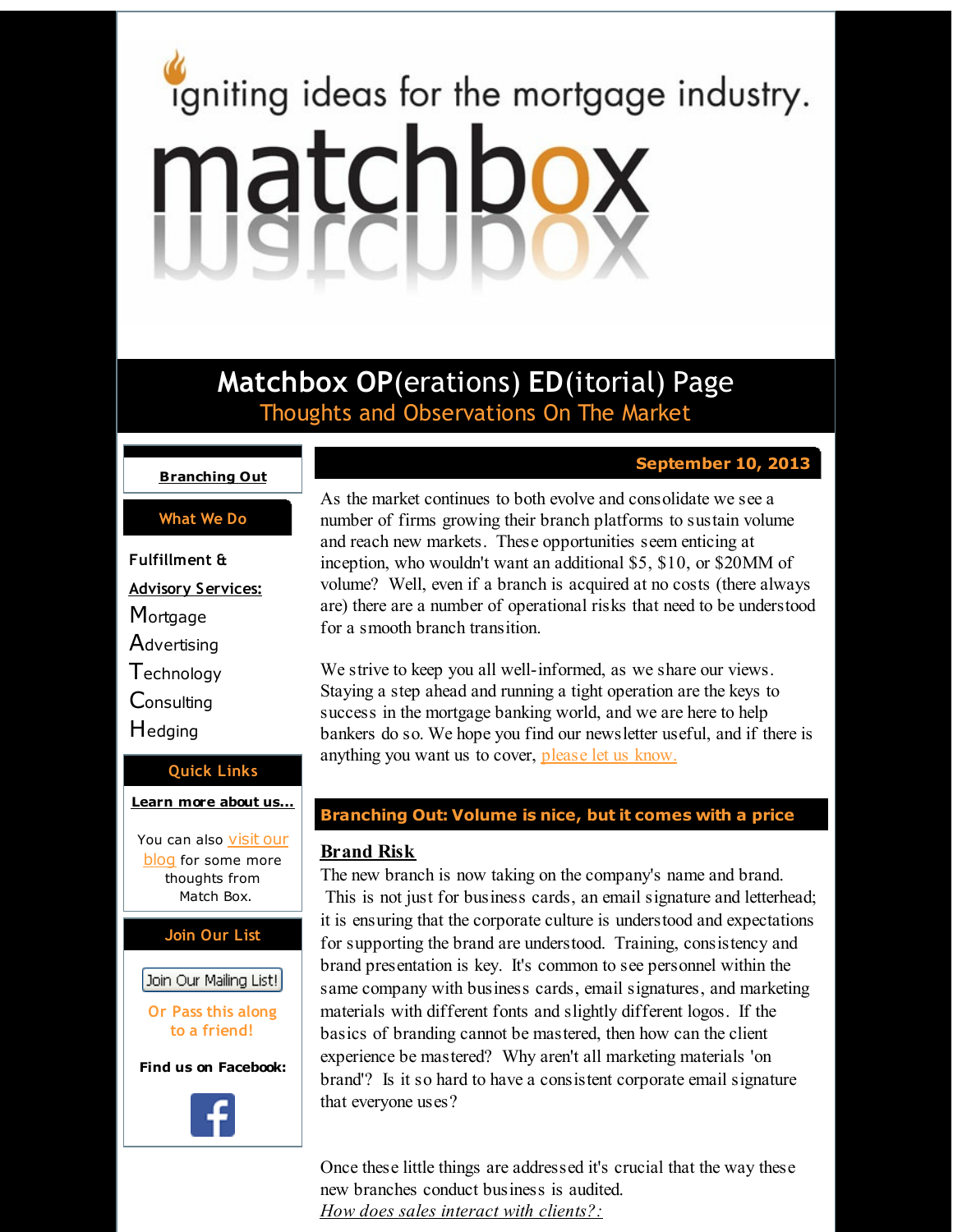A few bad reviews can be detrimental to an online lender. If tapping into a new market, it will only take a few transactions to batter the brand in a new footprint.

### *What is their pricing model?:*

We see many branch models play right into the hands of a point bank or P&L that is destined to either create CFPB exposure or fail with the first few months. The latter creates stress for everyone, unexpected financial support from corporate, hands-on management and modeling and aggressive business practices.

### *How are originations sourced?:*

How often do very successful branches move from lender to lender or firm to firm. This occurs more often with flawed business models. Managers who are really strong in sales, but not business and have unrealistic volume forecasts. Everyone seems to come with a pipeline of 10-20MM in volume and most originate half of that. Others have no problem delivering their anticipated volume, but it's because they have questionable relationships with Realtors - watch out for flips, fair lending and affiliated businesses! We have multiple clients who have struggles with all of the above over the last six months and they are certainly not alone.

# **Operational Risk**

More often than not companies are taking over new business models for the sake of diversity. The current flavor of the day is for refi shops looking for purchase centric branches. This is simple common sense. The operational differences in these models is great. From client interaction, additional parties in the transaction (realtors, attorneys, etc) pipeline dwell time, preapproval requests, closing and funding process, and lock pull through, the differences should not be underestimated. Just ask the countless firms whose hedging profits took a nose dive over the last 30-90 days. New branches with new business models and more purchase business left many firms under-hedged. If operations are centralized and refi based, they need to understand the nuances of handling purchases. If new personnel is acquired along with sales, both old-guard and the new blood need to understand the processes and work together. How many teams in sports are filled with talent, but management fails to adjusting roles in a constructive manner and place serious emphasis on cohesiveness and teamwork? The most efficient and successful groups are not necessarily compromised with the most talent, but rather those who buy in to the greater goal, embracing the systems that management is deploying and working with the current rather than against it, believing their own way is best.

# **LOS Risk**

We often say that the LOS is the heart of any banking operation. If bringing on a branch means IT sends new hires a link to download the LOS and then watch a few tutorial videos, then we have a problem. While video tutorials are great, they are not sufficient when introducing an LOS to a new user. The LOS, if built correctly, should enforce many of the corporate policies and procedures and thus the new branch should be fully trained on the LOS and understand how and why it supports the business model. We are pretty confident that sales personnel does not do well with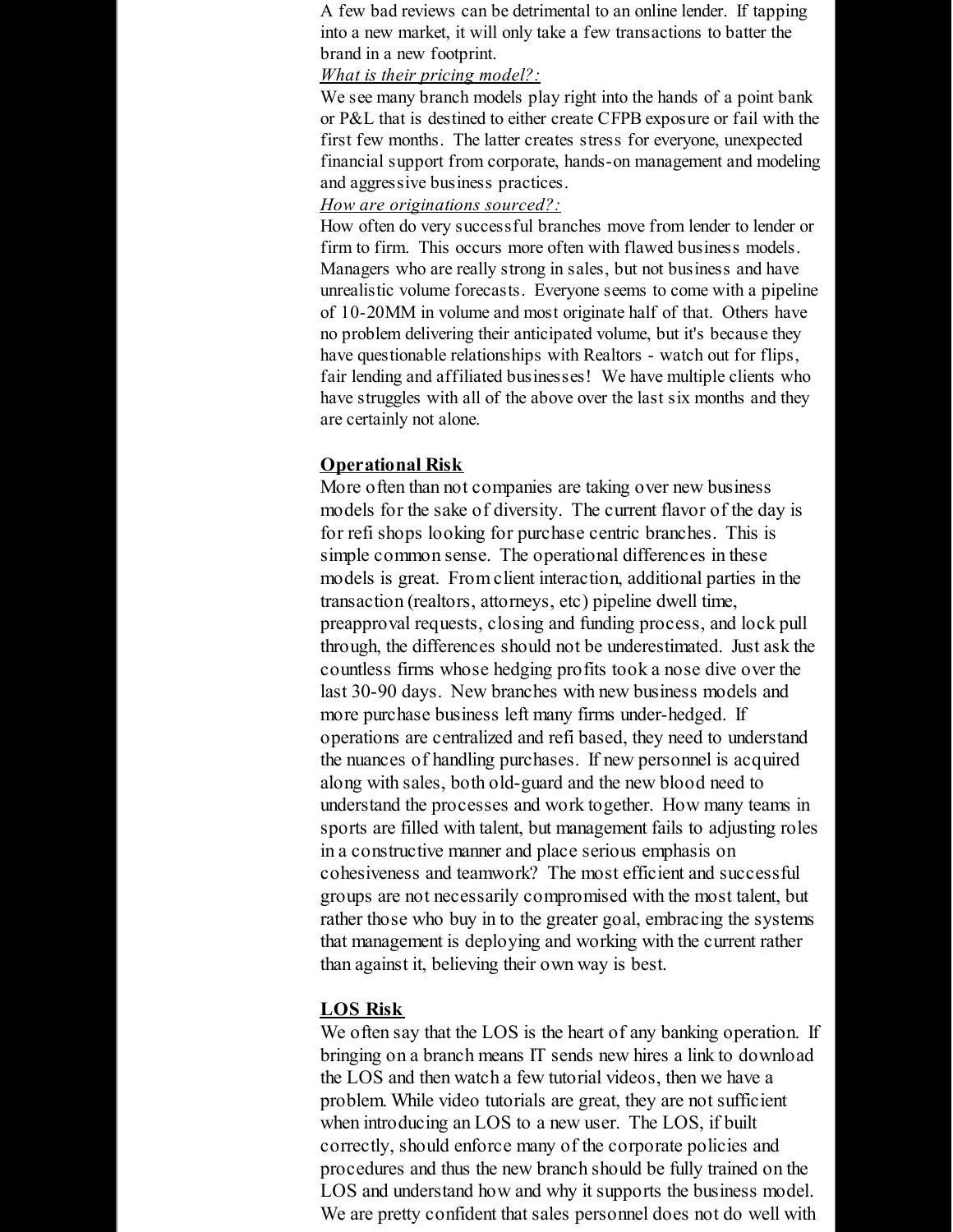long classroom sessions and webex tutorials. Training is essential, especially as many LOS's are customized and poor training leads to inefficient workflow and an over-reliance on assistance from others.

### **Volume Concentration Risk**

When looking at a branch, while the overall volume is compelling, it is wise to see what the volume breakout is for the branch. If acquiring twenty originators and \$15MM in volume, how many lenders are looking at how this allocation is broken out? Does \$12MM come from two originators? How much volume is of vanilla conventional or government programs? Do they fit the hedging model which many are relying on for net revenue in these acquisitions? Or are they focusing on ARMs, 203K's etc? Is the volume sourced through one or two highly sensitive and costly marketing campaigns? We wouldn't expect the new manager to highlight these exposure items; the onus is on the lenders due diligence team.

### **Legacy Risk**

The historical banking production risk should have been flushed out via multiple channels standard channels like MARI, investor scorecards and interviews with investors, but there are some other items to focus on. Whose vendors are being used and how are they being implemented into the new workflow for sales and ops? Are there any contractual obligations with third parties and potential risks in them? Is there a cancellation fee for closing out an old vendor? It is important to explore the potential liability from all angles as there may be some surprises waiting to pop up in the accounting room; which is the last place surprises are welcome.

### **New Platform Development**

In addition to the branch acquisition trend there is also a trend in firms looking to develop new origination platforms, i.e. Wholesale and/or Correspondent or Mini Corr. These new platforms also pose multiple operational challenges which cannot be underestimated. The development of these new platforms usually begins with a new hire who is responsible for the new platform, which usually translates to increasing volume. While that is crucial to the success of the platform, the operations differences in the platforms do not always seem to be fully flushed out and only get highlighted when the volume is in the door and someone is ringing the five alarm fire bell. Here is a sampling of the operational exposure items that are often overlooked:

- Broker/ New Lender approval process and management
- NMLS and licensing management
- Disclosure review and issuance process
- File submission and their requirements and expectations
- AUS capability, access, and costs
- Product offerings and updates
- Rate sheets or PPE access for locking loans
- Flow or bulk locking options for Correspondent
- Warehouse and investor approval